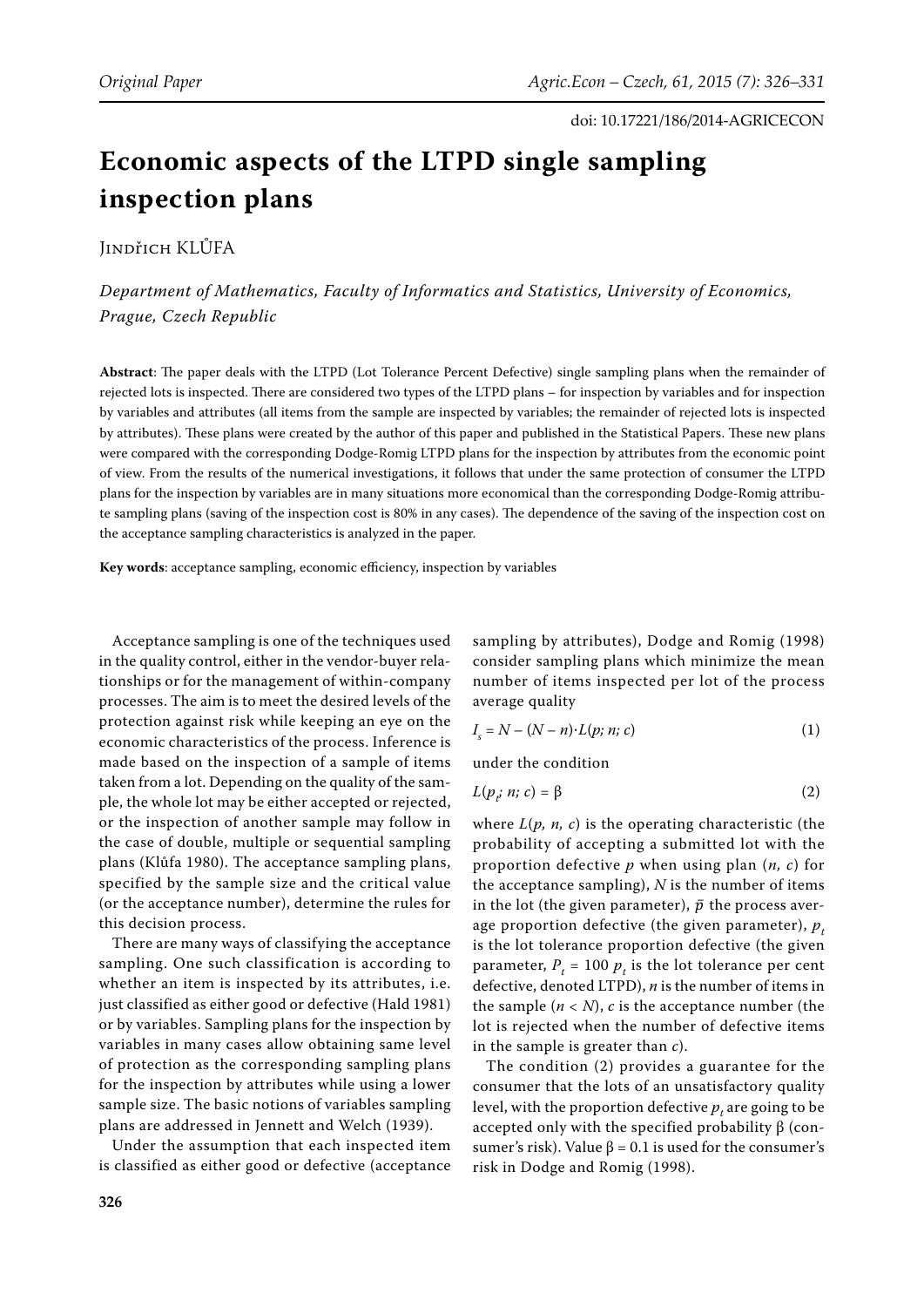The LTPD plans for inspection by variables and attributes (all items from the sample are inspected by variables, the remainder of the rejected lots is inspected by attributes) have been introduced in Klufa (1994), using the approximate calculation of the plans. The exact plans, using the non-central *t* distribution in calculation of the operating characteristic Johnson and Welch (1940), have been reported in Klufa (2010) and Kaspříková (2011) – the LTPDvar is an add-on package to the R software (R Development Core Team 2008). Similar problems are solved in Klufa (1997, 2008), Chen and Chou (2001), Kaspříková and Klufa (2011), Wilrich (2012), Aslam et al. (2015).

The present paper shows the economic characteristics of the exact LTPD plans for inspection by variables (a special case of acceptance sampling by variables and attributes) and for inspection by variables and attributes and shows the impact of the input parameters values on the resulting sampling plan and its economic efficiency. A measure for the assessment of economic efficiency of these plans is proposed.

# **MATERIAL AND METHODS**

The LTPD plans for inspection by variables and attributes have been introduced in Klufa (1994) under the following assumptions: measurements of a single quality characteristic *X* are independent, identically distributed normal random variables with unknown parameters  $\mu$  and  $\sigma^2$ . For the quality characteristic *X*, there is given either an upper specification limit *U*  (the item is defective if its measurement exceeds *U*), or a lower specification limit *L* (the item is defective if its measurement is smaller than *L*). It is further assumed that the unknown parameter σ is estimated from the sample standard deviation *s*.

The inspection procedure is as follows:

Draw a random sample of *n* items and compute the sample mean  $\bar{x}$  and the sample standard deviation *s*. Accept the lot if

$$
\frac{U - \overline{x}}{s} \ge k \quad \text{or} \quad \frac{\overline{x} - L}{s} \ge k. \tag{3}
$$

Suppose that  $c_s^*$  is the cost of inspection of one item by attributes and  $c_{\scriptscriptstyle m}^{*}$  is the cost of inspection of one item by variables and that the sample is inspected by variables. Then the inspection cost per lot with the proportion defective *p*, assuming that the remainder of the rejected lots is inspected by attributes

(the inspection by variables and attributes), is  $n \cdot c_m^*$ with probability  $L(p,n,k)$  and  $\left| n \cdot c_m^* + (N-n) \cdot c_s^* \right|$  with probability  $[1 - L(\overline{p}; n, k)]$ . The mean inspection cost per lot of the process average quality  $\bar{p}$  is therefore

$$
C_{ms} = n \cdot c_m^* + (N - n) \cdot c_s^* \cdot [1 - L(\overline{p}; n, k)] \tag{4}
$$

Dividing (4) by  $c_s^*$  gives the objective function

$$
I_{ms} = n \cdot c_m + (N - n) \cdot \left[1 - L(\overline{p}; n, k)\right] \tag{5}
$$

where

$$
c_m = c_m^* / c_s^* \tag{6}
$$

is the ratio of the cost of the inspection of one item by variables to the cost of the inspection of this item by attributes (this new parameter has to be estimated in each real situation, usually is  $c_m > 1$ ). Note that both the function  $I_{ms} = C_{ms}/c_s^*$  and function  $C_{ms}$ have a minimum for the same acceptance plan (*n, k*). Therefore, we shall look for the acceptance plan (*n, k*) minimizing (5) instead of (4) under the condition

$$
L(p_i; n; k) = \beta \tag{7}
$$

Setting the value of  $c_m$  to 1 can be used in the situations, when both the sample and the remainder of the rejected lots are inspected by variables. Acceptance sampling by variables can thus be considered just as a special case of acceptance sampling by variables and attributes. Then instead of *Ims*, we may use the notation  $I_m$  and setting  $c_m = 1$  in (5) we obtain

$$
I_m = N - (N - n) \cdot L(\overline{p}; n, k) \tag{8}
$$

i.e. the mean number of items inspected per lot of the process average quality, assuming that both the sample and the remainder of the rejected lots are inspected by variables.

*Summary:* The task to be solved is to determine the plan (*n, k*) minimizing (5) under the condition (7) for the given values of input parameters *N*,  $c_m$ ,  $p_t$  and  $\bar{p}$ .

The solution of this problem is in the paper Klufa (1994), the numerical solution is in Klufa **(**2010) and Kaspříková **(**2011).

#### **RESULTS AND DISCUSSION**

Now we shall study the economic efficiency of the LTPD plans for the inspection by variables and attributes. For the comparison of the LTPD single sam-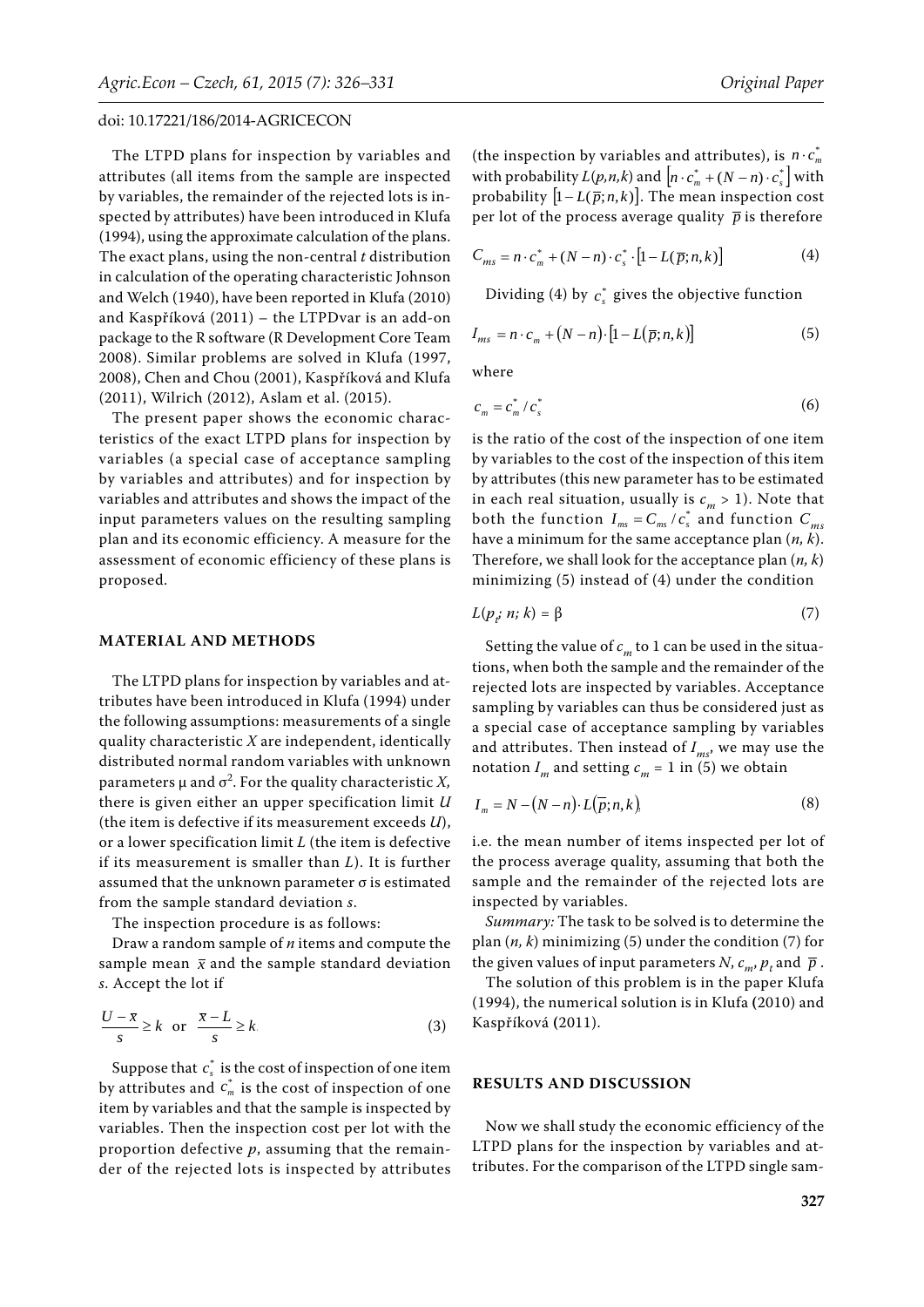pling plans for inspection by variables and attributes with the corresponding Dodge-Romig LTPD plans for inspection by attributes from economic point of view we use the parameter *e* defined by the relation

$$
e = \frac{I_{ms}}{I_s} \cdot 100 \tag{9}
$$

According to (4), there is

$$
e = \frac{I_{ms}}{I_s} \cdot 100 = \frac{I_{ms} \cdot c_s^*}{I_s \cdot c_s^*} \cdot 100 = \frac{C_{ms}}{C_s} \cdot 100
$$

where  $C_s = I_s c_s^*$  is the mean cost of the inspection by attributes  $(c_s^*$  is the cost of the inspection of one item by attributes). Therefore, the LTPD plan for the inspection by variables and attributes is more economically efficient than the corresponding Dodge-Romig plan when

## *e* < 100

Expression  $(100 - e)$  then represents the percentage of savings in the inspection cost when the sampling plan for inspection by variables and attributes is used instead of the corresponding plan for the inspection by attributes.

Economic efficiency measured by the parameter *e* (see formula  $(9)$ ) is a function of four variables,  $p_{t'}$ , *N*,  $\overline{p}$  and  $c_m$ , i.e.

$$
e = e(p_t, N, \overline{p}, c_m) \tag{10}
$$

Some values of this function are in Table 1.

From the results of numerical investigations it follows that under the same protection of consumer the

Table 1. Values of the parameter  $e$  for  $p_{t}$  = 0.005

LTPD plans for inspection by variables are in many situations more economical (saving of the inspection cost is 80% in any cases) than the corresponding Dodge-Romig attribute sampling plans – see also Table 1.

For example when  $p_t = 0.005$ ,  $N = 4000$ ,  $\bar{p} = 0.0005$ and  $c_m = 2$  is parameter  $e = 26$  (see Table 1), which means that using the LTPD plan for inspection by variables and attributes it can be expected approximately  $(100 - e) = 74\%$  saving of the inspection cost in comparison with the corresponding Dodge-Romig plan.

Now we shall study dependence of the economic efficiency measured by parameter *e* on the lot size *N*. Let  $p_t$ ,  $\overline{p}$ ,  $c_m$  be given parameters. Function (10) for given  $p_t$ ,  $\overline{p}$ ,  $c_m$  is a function of one variable *N*, i.e.

$$
e = e_{p_t, \overline{p}, c_m}(N) \tag{11}
$$

From the results of numerical investigations, it follows (see also Table 1) that function (11) has a decreasing trend in *N*, which means that *when the lot size N increases, then saving of the inspection cost*  (100 – *e*) *increases* (using the LTPD plan for inspection by variables and attributes instead of the corresponding plan for the inspection by attributes).

In the second step, we shall study the dependence of the economic efficiency measured by the parameter *e* on the process average fraction defective  $\bar{p}$ . Let  $p_{t'}$ *N*,  $c_m$  be the given parameters. Function (10) for the given  $p_t$ , *N*,  $c_m$  is a function of one variable  $\bar{p}$ , i.e.

$$
e = e_{p_t, N, c_m}(\overline{p})
$$
 (12)

| $p_t = 0.005$              |      | $c_m = 2$ |        |      | $c_m = 3$ |        |      | $c_m = 4$ |        |      | $c_m = 5$ |      | $c_m = 6$ |
|----------------------------|------|-----------|--------|------|-----------|--------|------|-----------|--------|------|-----------|------|-----------|
| $\overline{p} \setminus N$ | 1000 | 4000      | 50 000 | 1000 | 4000      | 50 000 | 1000 | 4000      | 50 000 | 4000 | 50 000    | 4000 | 50 000    |
| 0.000250                   | 38   | 25        | 24     | 52   | 36        | 35     | 65   | 45        | 45     | 54   | 54        | 63   | 64        |
| 0.000500                   | 47   | 26        | 23     | 63   | 36        | 32     | 78   | 45        | 42     | 54   | 50        | 63   | 59        |
| 0.000750                   | 54   | 36        | 28     | 72   | 50        | 40     | 88   | 62        | 52     | 74   | 63        | 86   | 74        |
| 0.001000                   | 60   | 38        | 26     | 80   | 52        | 37     | 96   | 65        | 48     | 77   | 58        | 89   | 68        |
| 0.001250                   | 67   | 43        | 21     | 87   | 59        | 29     | 103  | 74        | 37     | 87   | 45        | 99   | 53        |
| 0.001500                   | 73   | 47        | 17     | 94   | 63        | 24     | 109  | 78        | 31     | 92   | 37        | 104  | 43        |
| 0.001750                   | 80   | 51        | 35     | 100  | 68        | 49     | 114  | 84        | 62     | 98   | 75        | 110  | 87        |
| 0.002000                   | 86   | 55        | 33     | 105  | 74        | 46     | 117  | 90        | 59     | 103  | 71        | 116  | 82        |
| 0.002250                   | 92   | 60        | 38     | 110  | 79        | 53     | 118  | 95        | 68     | 109  | 81        | 120  | 94        |
| 0.002500                   | 98   | 65        | 37     | 112  | 85        | 52     | 117  | 101       | 65     | 114  | 78        | 124  | 90        |

Source: Own construction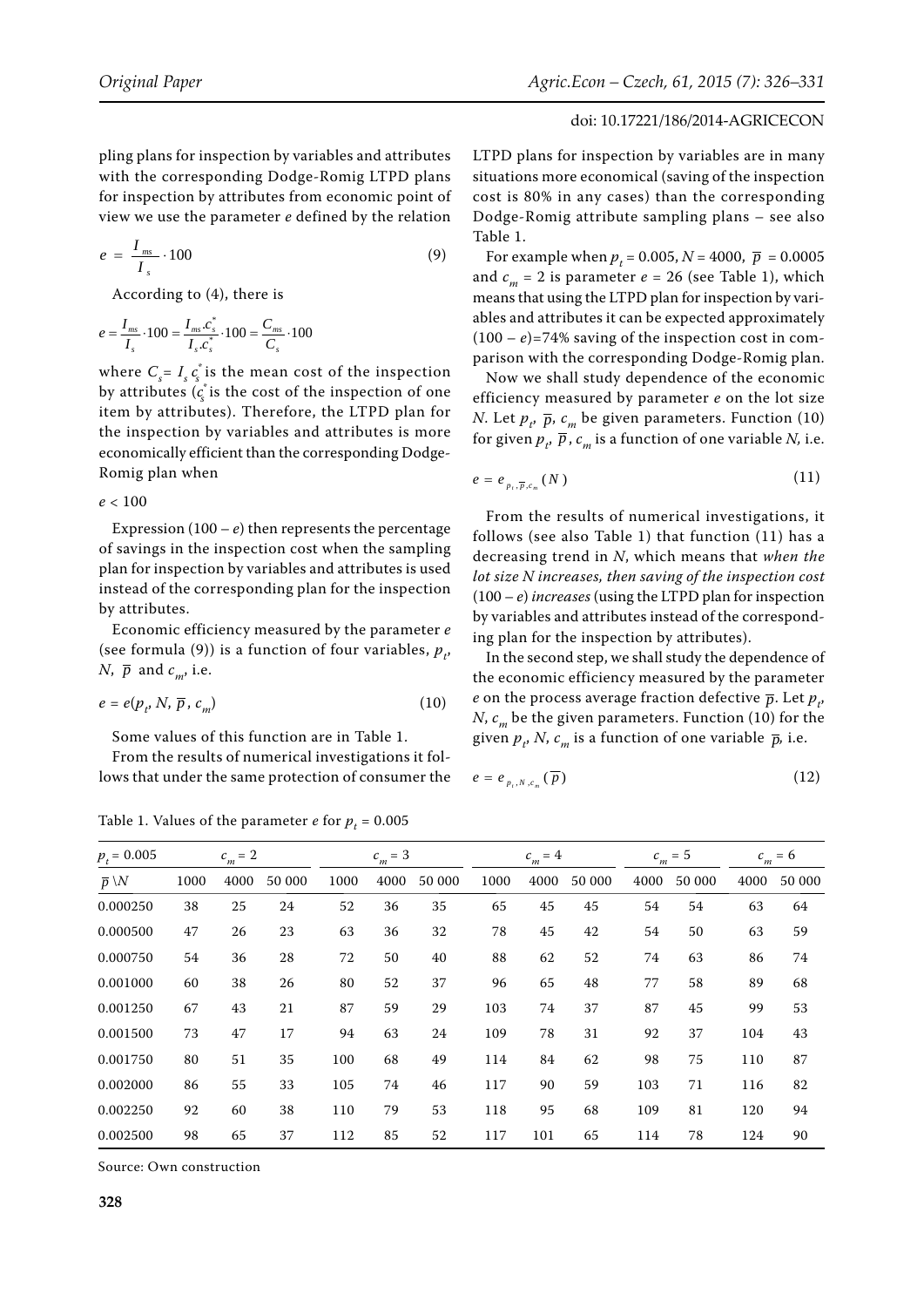From the results of the numerical investigations, it follows (see also Table 1) that function (12) has mostly an increasing trend in  $\bar{p}$ , which means that *when the process average fraction defective*  $\bar{p}$  *increases, then the saving of the inspection cost* (100 – *e*) *decreases*  (using the LTPD plan for the inspection by variables and attributes instead of the corresponding plan for the inspection by attributes).

Finally we shall study the dependence of the economic efficiency measured by the parameter *e* on the fraction of the cost of inspection of one item by variables to the cost of the inspection of one item by attributes  $c_m$ . Let  $p_t$ ,  $N$ ,  $\overline{p}$  be the given parameters. Function (10) for the given  $p_t$ , N,  $\bar{p}$  is a function of one variable  $c_{m}$ , i.e.

$$
e = e_{p_t, N, \overline{p}}(c_m) \tag{13}
$$

From the results of numerical investigations it follows (see also Table 1 and Figure 1) that function (13) has increasing trend in  $c_m$ , which means that *when the fraction of the cost of inspection of one item by variables to the cost of inspection of one item by attributes cm increases, then saving of the inspection cost* (100 – *e*) *decreases* (using the LTPD plan for inspection by variables and attributes instead of the corresponding plan for inspection by attributes).

Now we shall decide according to  $c_m$  if inspection by variables should be considered in place of inspection by attributes.

**Definition.** Let  $p_t$ ,  $N$ ,  $\bar{p}$  be given parameters. Let us define

$$
c_m^{BE} \tag{14}
$$



Figure 1. Graph of the function  $e = e(c_m)$  for  $p_t = 0.01$ ,  $N = 1000, \ \bar{p} = 0.001$ 

According to (14)  $c_m^{BE}$  is such value of  $c_m$  for which mean inspection cost per lot of process average quality for inspection by variables and attributes is equal to mean inspection cost per lot of process average quality for inspection by attributes (Figure 1).

If  $c_m$  is statistically estimated and

$$
c_m < c_m^{BE} \tag{15}
$$

then the LTPD plans for inspection by variables and attributes are more economical than the corresponding Dodge-Romig LTPD plans. If

$$
c_m > c_m^{BE} \tag{16}
$$

then the Dodge-Romig LTPD plans for inspection by attributes are more economical than the corresponding LTPD plans for inspection by variables and attributes.

If value of  $c_m$  parameter is not known in some situation in practice, then  $c_m^{BE}$  (a break-even value of  $c_m$  parameter) may be calculated to provide some guidance in deciding if inspection by variables and attributes is worth considering. If  $c_m^{BE}$  is high, then using inspection by variables and attributes may be efficient (and one should try to estimate  $c_m$  to make some more precise evaluation), on the other hand if  $c_m^{BE}$  is near 1, then inspection by variables and attributes cannot be supposed to bring significant advantage over inspection by attributes. Calculation of  $c_m^{BE}$  value is implemented in LTPDvar package (Kasprikova 2012).

Parameter  $c_{m}^{\textit{BE}}$  defined by (14) is a function of three variables  $p_{t}$ ,  $N$ ,  $\bar{p}$  , i.e.

$$
c_m^{BE} = c_m^{BE}(p_t, N, \overline{p})
$$
\n<sup>(17)</sup>

Some values of function (17) are in Table 2 and Table 3.

In the first step we shall study dependence of  $c_m^{BE}$ (a break-even value of  $c_m$  parameter) on the lot size *N*. Let  $p_t$ ,  $\bar{p}$  be given parameters. Function (17) for given  $p_{t}$ ,  $\bar{p}$  is a function of one variable *N*, i.e.

$$
c_m^{BE} = c_{m,p_i,\bar{p}}^{BE}(N)
$$
\n(18)

From the results of numerical investigations it follows (see also Table 2 and Table 3) that function (18) has increasing trend in *N*.

In the second step we shall study dependence of  $c_{m}^{BE}$ (a break-even value of  $c_m$  parameter) on the process average fraction defective  $\bar{p}$ . Let  $p_t$ , N be given parameters. Function (17) for given  $p_t$ , N is a function of one variable  $\bar{p}$ , i.e.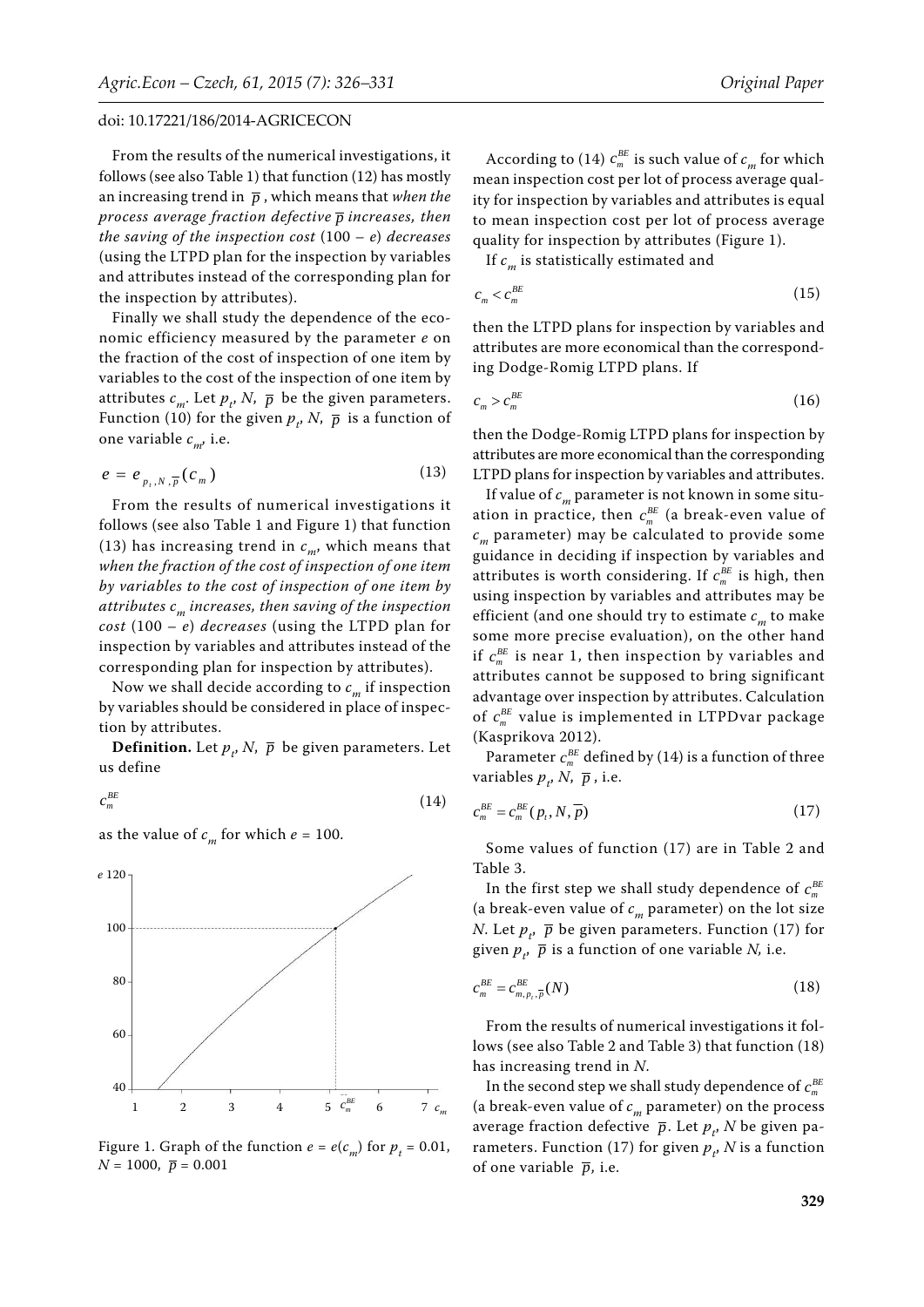| 10 000 | 15 000 | 20 000 | 25 000 | 30 000 |
|--------|--------|--------|--------|--------|
| 3.510  | 3.626  | 3.729  | 3.766  | 3.828  |
| 3.466  | 3.563  | 3.623  | 3.653  | 3.670  |
| 3.253  | 3.295  | 3.321  | 3.354  | 3.358  |
| 3.071  | 3.081  | 3.129  | 3.115  | 3.122  |
| 2.883  | 2.932  | 2.942  | 2.935  | 2.946  |
|        |        |        |        |        |

Table 2. Values of the function  $c_m^{BE}$ , for  $\bar{p} = 0.005$ 

Source: Own construction

Table 3. Values of the function  $c_m^{BE}$  for  $p_t = 0.012$ 

| 10 000<br>15 000<br>20 000<br>25 000<br>$\overline{p} \setminus N$ | 30 000 |
|--------------------------------------------------------------------|--------|
| 0.002<br>4.525<br>4.580<br>4.675<br>4.666                          | 4.684  |
| 0.003<br>4.173<br>4.267<br>4.315<br>4.371                          | 4.394  |
| 3.938<br>0.004<br>3.820<br>4.072<br>4.010                          | 4.096  |
| 0.005<br>3.514<br>3.666<br>3.748<br>3.809                          | 3.857  |
| 3.391<br>0.006<br>3.219<br>3.500<br>3.566                          | 3.618  |

Source: Own construction

$$
c_m^{BE} = c_{m,p_i,N}^{BE}(\overline{p})
$$
\n(19)

From the results of the numerical investigations, it follows (see also Table 3) that the function (19) has a decreasing trend in  $\bar{p}$ .

Finally we shall study the dependence of  $c_{\scriptscriptstyle m}^{\scriptscriptstyle BE}$  (a break-even value of  $c_m$  parameter) on the lot tolerance fraction defective  $p_t$ . Let  $\bar{p}$ ,  $N$  be the given parameters. Function (17) for given  $\bar{p}$ , *N* is a function of one variable  $p_{t'}^{\phantom{\dag}}$  i.e.

$$
c_m^{BE} = c_{m,\bar{p},N}^{BE}(p_t)
$$
 (20)

From the results of the numerical investigations it follows (see also Table 2 and Figure 2) that the function (20) has a decreasing trend in  $p_{t}$ .





It means that the economic efficiency of the LTPD plans for inspection by variables and attributes roughly speaking increases when the lot size *N* is increasing and decreases when the process average fraction defective  $\bar{p}$  or the lot tolerance proportion defective  $p_t$  increases.

## **CONCLUSIONS**

From the results of the numerical investigations, it follows that under the same protection of consumer the LTPD plans for the inspection by variables and attributes are in many situations more economical than the corresponding Dodge-Romig LTPD attribute sampling plans. For the chosen value of the lot tolerance fraction defective  $p_t$ , this conclusion is valid especially when:

- the number of items in the lot *N* is large,
- the process average fraction defective  $\bar{p}$  is small,
- the cost of the inspection one item by variables is not much greater than the cost of the inspection one item by attributes, i.e.  $c_m$  is not large (see a break-even value  $c_{\scriptscriptstyle m}^{\scriptscriptstyle BE}$  defined in this paper).

Similar conclusions were obtained also for the comparison of the LTPD plans for the inspection by variables (special case of the LTPD plans for the inspection by variables and attributes) with the Dodge-Romig LTPD plans, but saving of the inspection cost